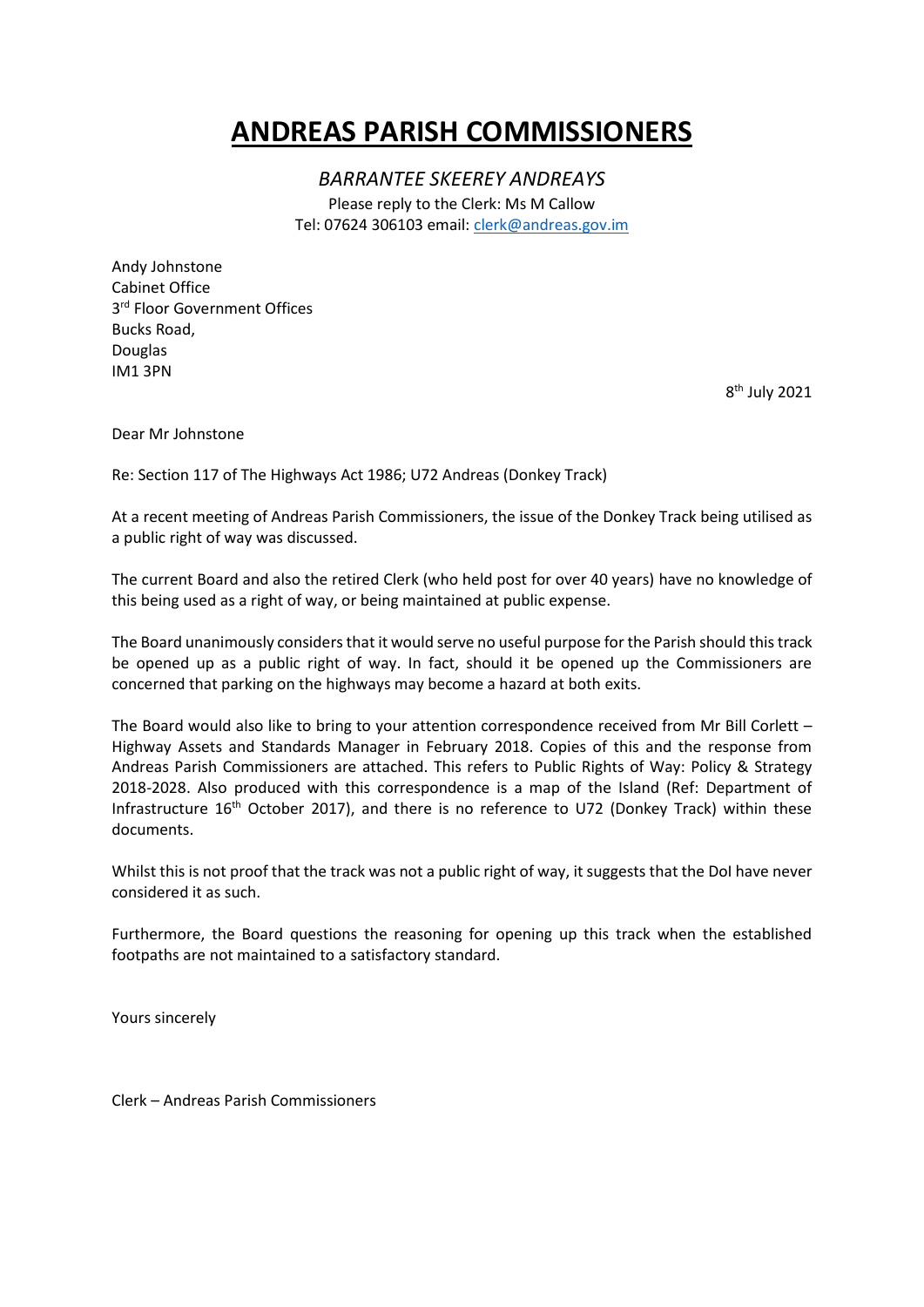

To all local authorities





**Bill Corlett Highway & Asset Management** Telephone:  $(01624) 685463$ bill.corlett@gov.im Fmail: Our Ref: PROW P&S 2018 - 2028 Your ref: 7<sup>th</sup> February 2018 Date:

Dear Clerk,

## Public Rights of Way: Policy & Strategy 2018 - 2028

I write with reference to the above. The Department has developed a policy and strategy document that covers the long term maintenance plans for the Island's public rights of way over the next 10 years.

The Department intends to publish this document before the end of February 2018. As a courtesy to local authorities the Department wished to circulate this document to all local authorities before the document and proposals are announced to the public.

The Department would be grateful to receive any comments you may have on the enclosed document.

If you have any queries please do not hesitate to contact me.

Yours faithfully,

**Bill Corlett Highway Asset and Standards Manager** 

Encs: Pubic Rights of Way: Policy & Strategy 2018 - 2028